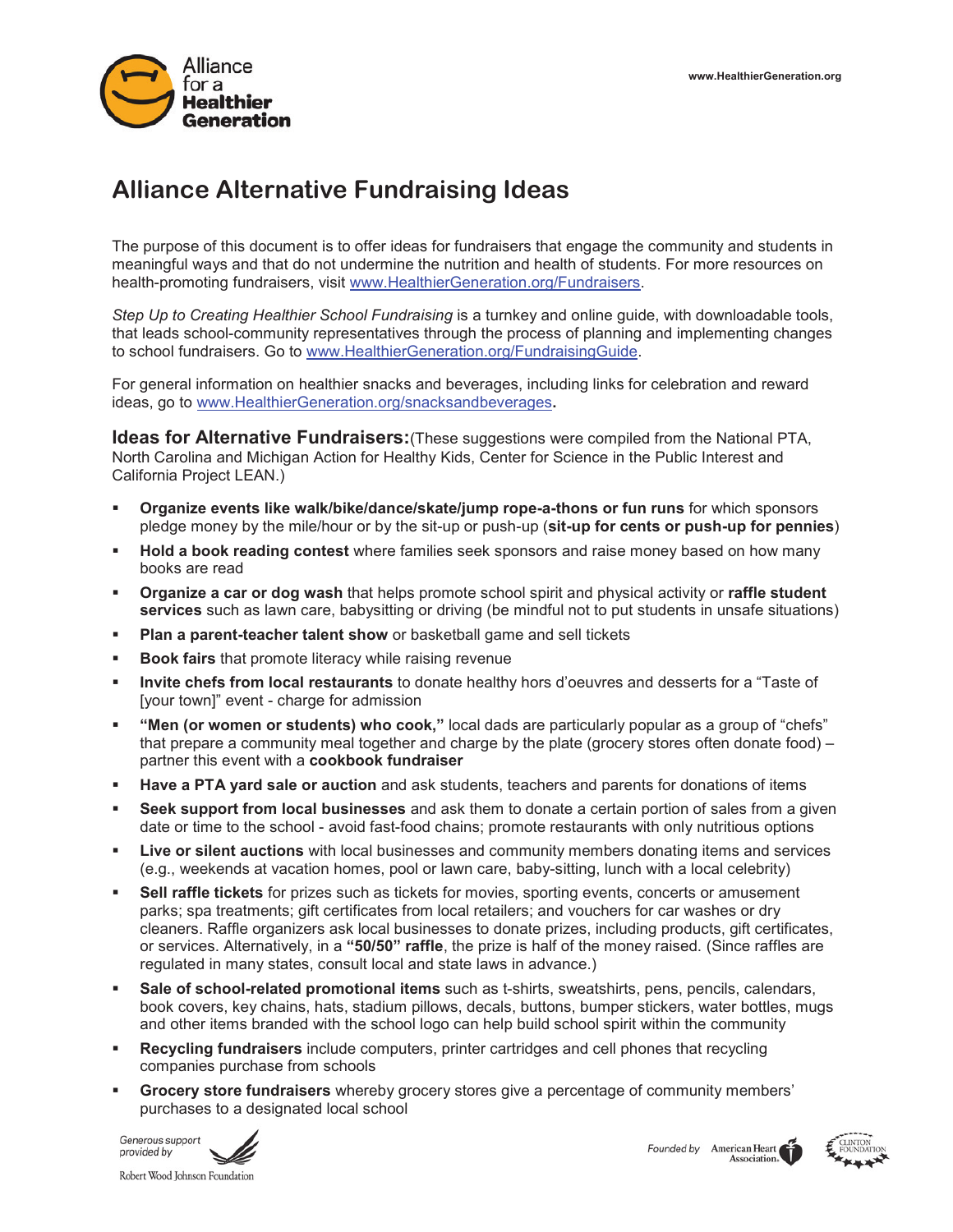## **Alliance Alternative Fundraising Ideas**

- **Ask parents for a donation at the beginning of the school year.** Many parents prefer to pay an upfront donation to the school to reduce the number of other fundraisers during the rest of the school year. Parents can pay the fee in one lump sum or in installments over the school year.
- **Organize a festival or craft fair** and charge admission or sell locally created arts and crafts or make it a **student art sale** where students' artwork such as cards, drawings, jewelry is sold
- **Singing telegrams** are popular with music students. People can purchase a telegram for birthdays and other special occasions.
- **Sell ad space in the school newspaper** to community businesses
- **Healthy food sale or theme baskets** such as for Super Bowl parties, Valentine's Day (heart healthy!) or Mother's Day. Make up baskets filled with healthy fare and non-food items that symbolize the day/theme – like a rose for mothers. Take orders ahead of time.
- **Coin drive** is easy with each class decorating a large jar for their collections. The jars are set up in an accessible place in full view. Competitions can occur between classes.
- **Connecting classrooms and donors** at www.Donorschoose.org and www.Adoptaclassroom.com
- **Establish an Alumni Foundation** or fund

### **Steps to Healthier Fundraisers in Your School:**

- It is important that all foods and beverages sold at and by schools make a positive contribution to children's diets and health. Work with your school principal, district school board or food service staff to adopt nutrition standards for all food sales outside of school meals, including fundraisers.
- Talk with PTO/PTA/PTSA representatives, principal, coaches, school and booster clubs, and food service staff about healthier fundraising options. Provide them with examples of alternatives.
- Set a policy that fundraisers be activity-based or sell non-food items or foods that meet school nutrition standards.
- Enlist students in developing healthy, profitable fundraising ideas. For example, a business class could be tasked with developing and implementing a healthy school fundraiser.
- Track groups participating in, and amounts raised from, fundraisers. School administrators have the responsibility and authority to review and approve fundraising conducted in a school's name. Outside groups that support school clubs and other programs may not be sharing information with administrators about their activities which makes it difficult to determine how much time and money students and parents are being asked to contribute to programs that support the school. Every group should develop a budget for the school year that clearly outlines fundraising activities including:
	- Estimated revenue
	- Estimated expenditures
	- What the funds will be used for
	- The fundraising activity to be conducted
- If there will be a vendor, product or service
- How many hours students and parents will be expected to participate
- When the activity will occur

**If You "Must" Sell Food:** To identify products that meet the Alliance Guidelines, see the Alliance Healthy Schools Product Navigator® (www.HealthierGeneration.org/ProductNavigator), and Product Calculator (www.HealthierGeneration.org/ProductCalculator).